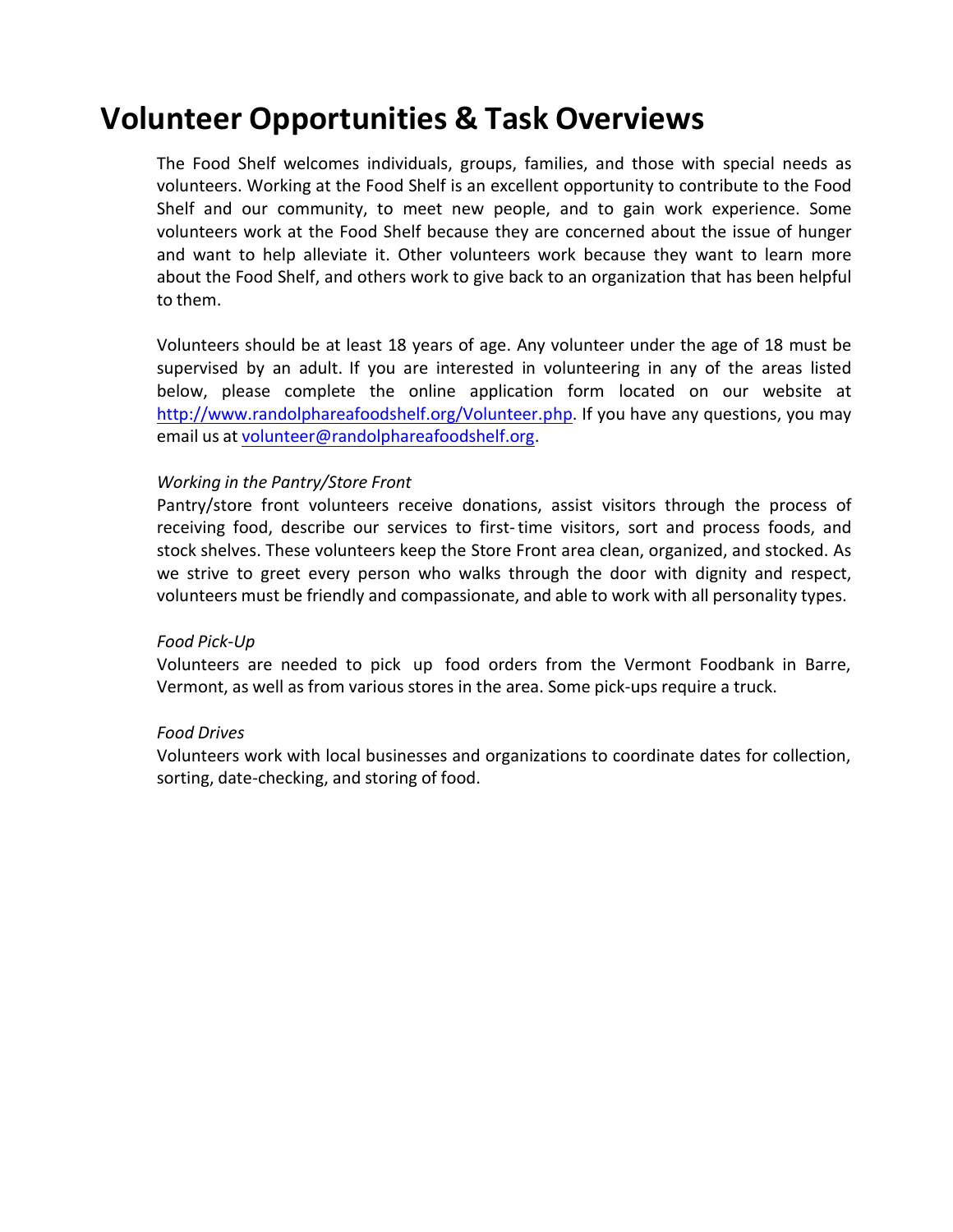#### *School Kids Program (SKiP)*

Volunteers prepare and/or serve meals during school breaks to prevent kids from being hungry while easing the burden of increased food costs on families.

#### *Assisting with Special Events*

From time to time volunteers work on annual appeals or special fundraisers, or talk to groups in their community.

#### *Recycling and/or Garbage Run*

This job requires a pick-up truck and needs to be done regularly.

#### *Serving on a Committee*

Members of committees perform a range of activities and tasks, as follows:

#### **Volunteer Operations**

Recruit volunteers Screen and interview volunteer applicants Orient new volunteers Track volunteer hours Maintain Volunteer Database

#### **PantryOperations**

Screen clients Train/retrain clients Order food Maintain stockroom Maintain storefront Develop procedures for pantry

## **FinancialOperations**

Develop budget Prepare financial reports Facilitate tax preparation Maintain financial donations record Liaison with condo association

## **Information Technology Operations**

Maintain website

Maintain Facebook page

Coordinate for all operations: file formats, report formats, necessary databases

## **Community Outreach Operations**

Publicize services Foster community awareness Promote fundraising activities Liaison with media